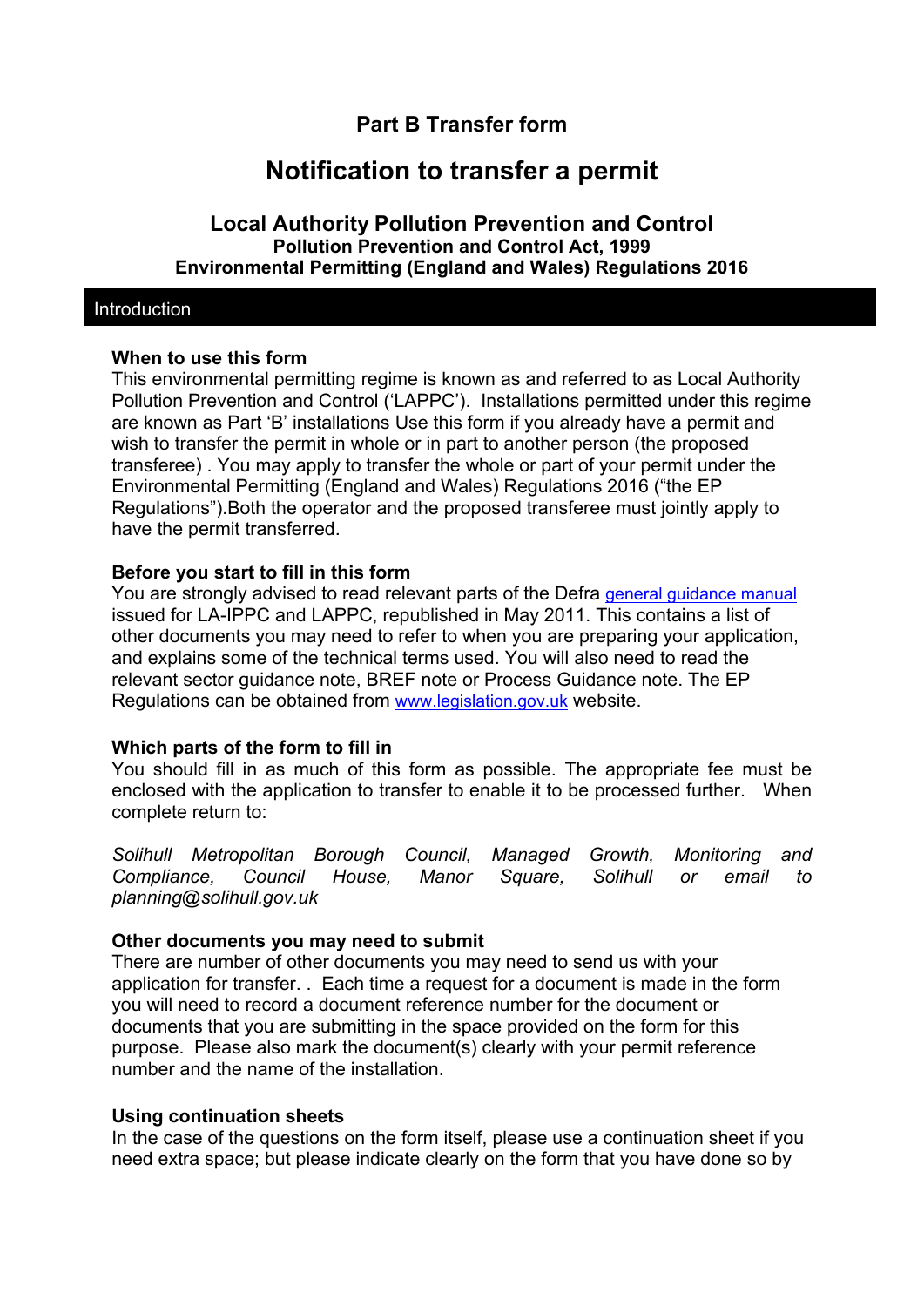stating a document reference number for that continuation sheet. Please also mark the continuation sheet itself clearly with the information referred to above.

#### **Copies** - *not relevant for e-applications*

You do not need to send multiple copies of this form, consultation is not required to surrender a permit.

## **If you need help and advice**

We have made the form as straightforward as possible, but please get in touch with us at the local authority address given above if you need any advice on how to set out the information we need.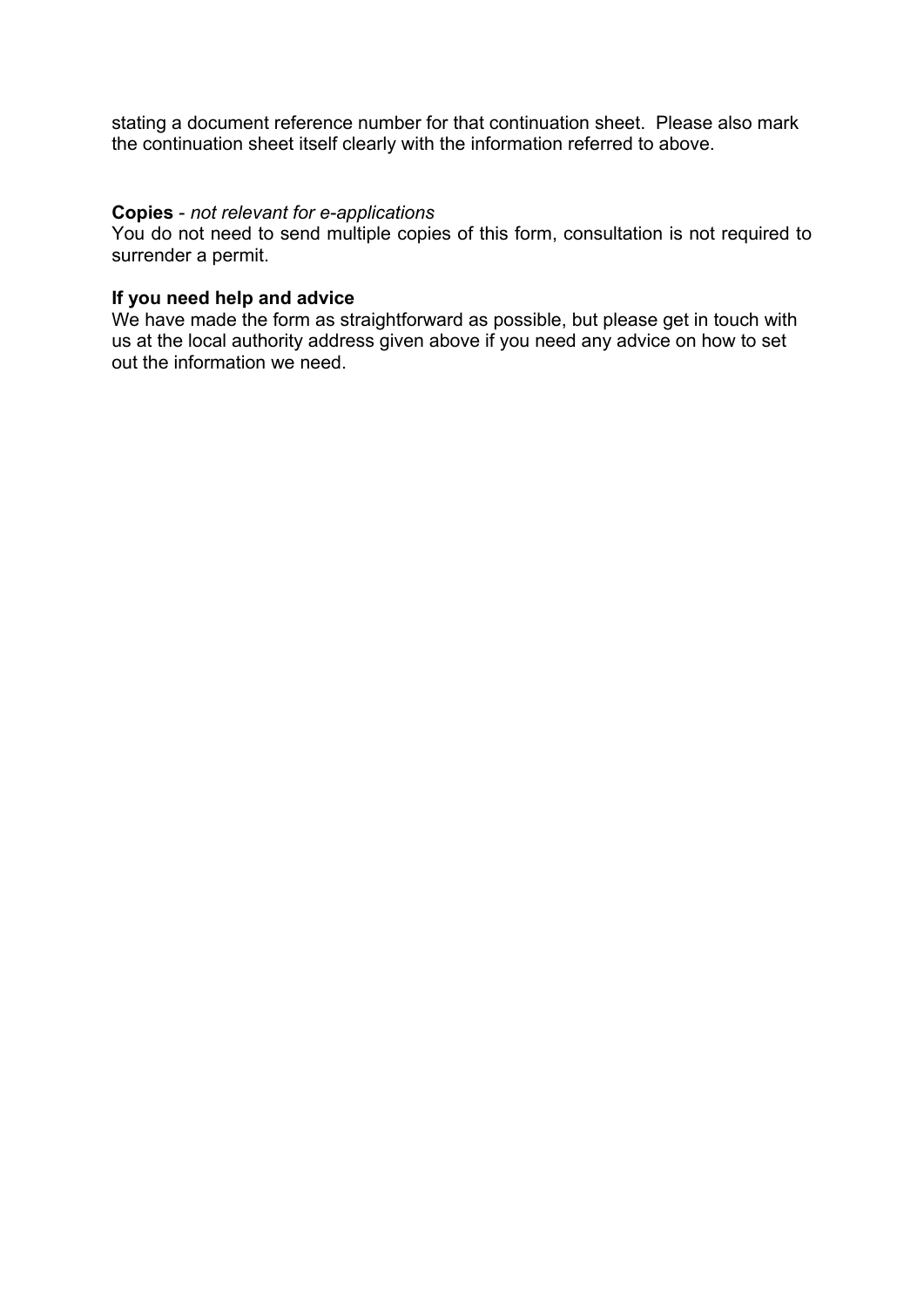## **A1 Applicant details**

**A1.1** Name of the installation

A1.2 Please give the address of the site of the installation

 $\overline{a}$ 

 $\overline{a}$ 

 $\overline{a}$ 

**Postcode Telephone**

**A1.3** Permit reference number

**A2.1 The Operator** – Please provide the full name of company or corporate body

Trading/business name (if different)

Registered Office address

Postcode

Principal Office address (if different)

Postcode

Company registration number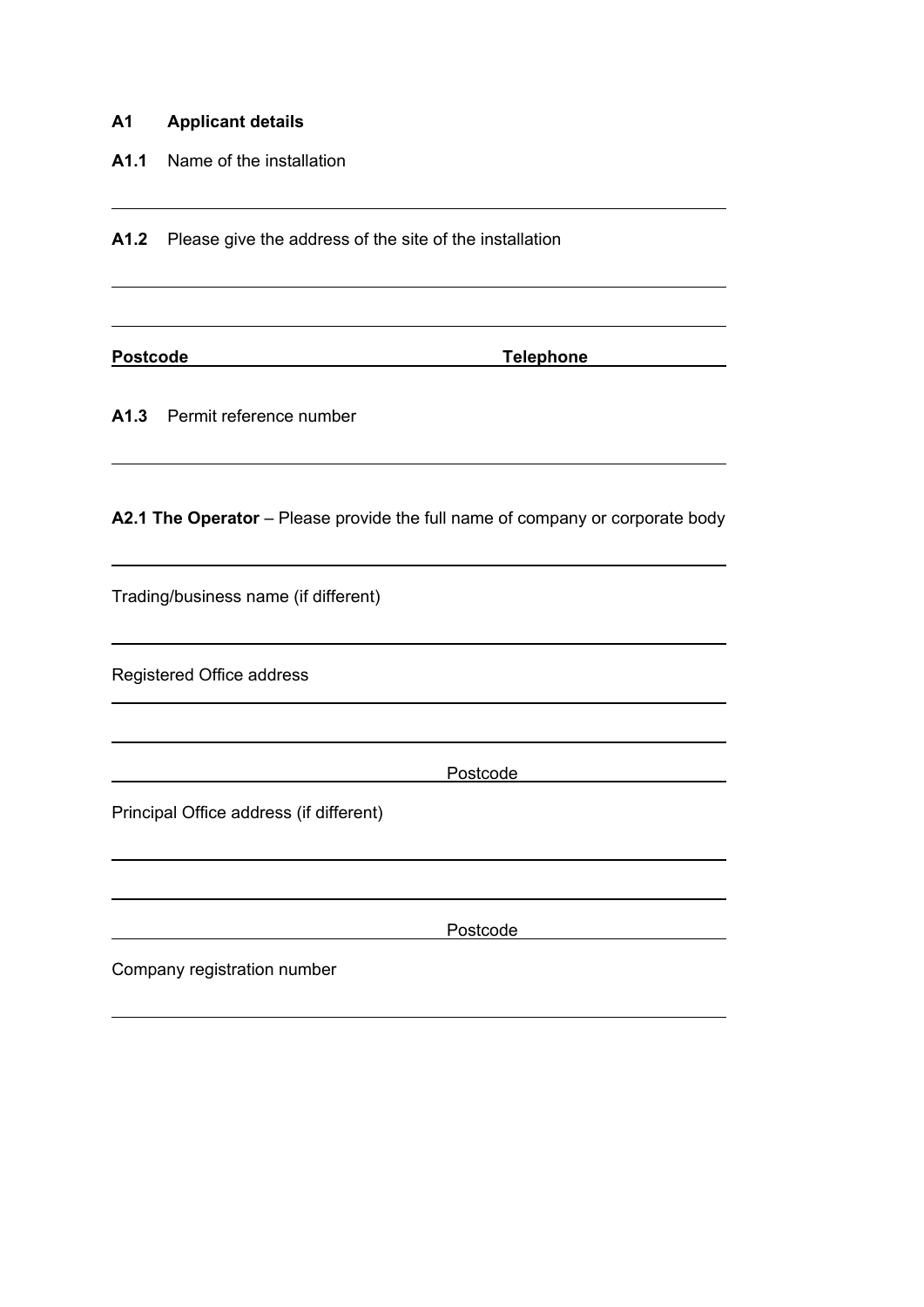#### **A3.1 Who can we contact about your transfer notification?**

*It will help to have someone who we can contact directly with any questions about your application. The person you name should have the authority to act on behalf of the operator - This can be an agent or consultant* 

| <u> 1989 - Johann Stoff, deutscher Stoff, der Stoff, der Stoff, der Stoff, der Stoff, der Stoff, der Stoff, der S</u>                                                                                                                |  |
|--------------------------------------------------------------------------------------------------------------------------------------------------------------------------------------------------------------------------------------|--|
| Postcode Postcode                                                                                                                                                                                                                    |  |
|                                                                                                                                                                                                                                      |  |
| Fax number <u>example and the set of the set of the set of the set of the set of the set of the set of the set of the set of the set of the set of the set of the set of the set of the set of the set of the set of the set of </u> |  |
|                                                                                                                                                                                                                                      |  |
| A4 The proposed transferee-please provide the full name of company or corporate body                                                                                                                                                 |  |
|                                                                                                                                                                                                                                      |  |
| Trading/business name if different                                                                                                                                                                                                   |  |

Registered Office address

Principal Office Address(if different)

Company registration number

Please indicate which address correspondence concerning the transfer should be sent to.

A4.1 Who can we contact about your application to have this permit transferred to you?

It will help us to have someone who we can contact directly with any questions about the transfer of this permit to you. The person you name should have the authority to act on behalf of the operator. This can be an agent or consultant rather than the operator.

Name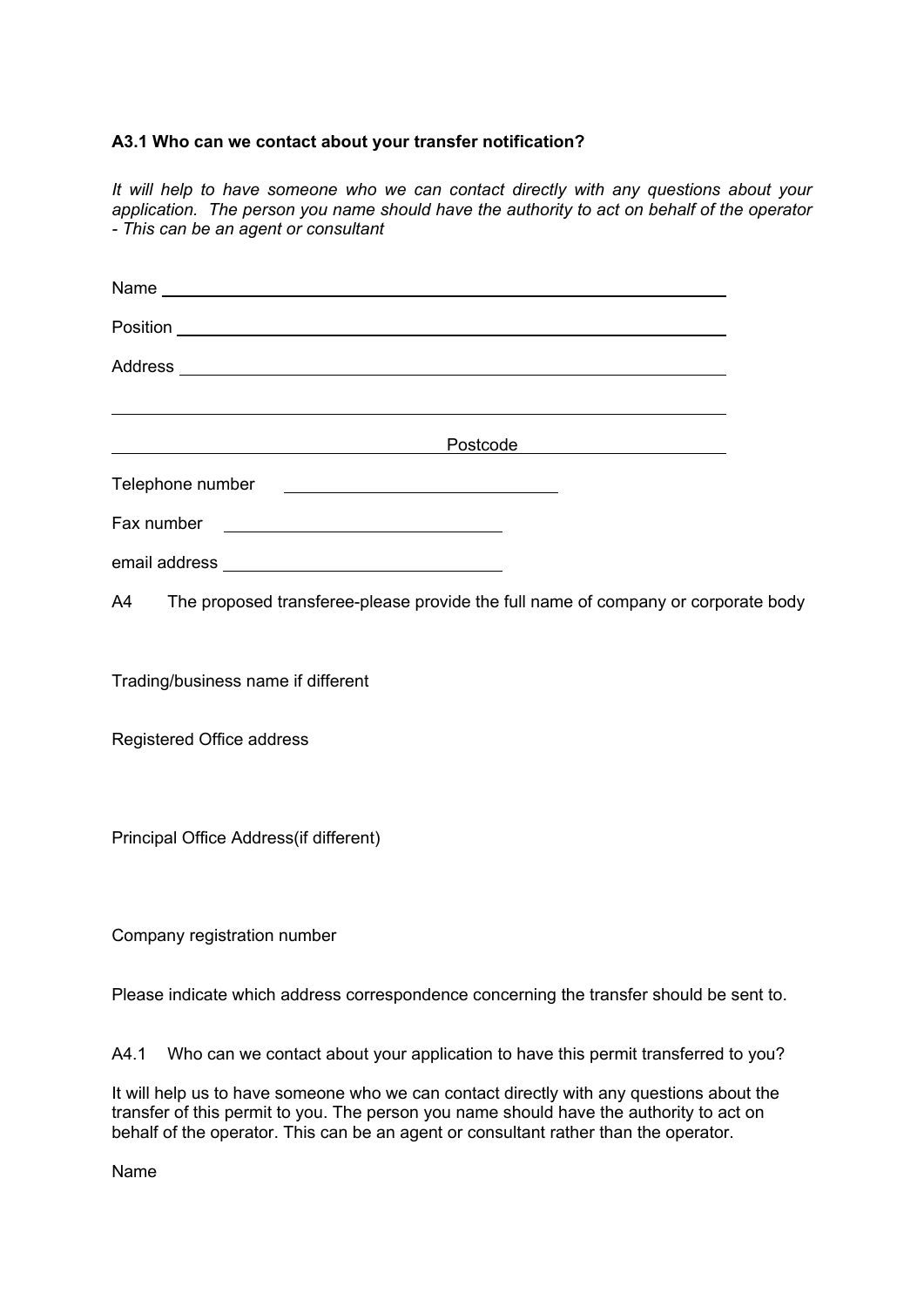Position

Address

Telephone number

Email

#### **B1 Do you wish to transfer your permit in whole or in part?**

| Surrender whole permit |  |
|------------------------|--|
| Partial surrender      |  |

In the case of partial transfer only, please fill in the table below with details of which parts of *the installation are to be transferred to the proposed transferee, the 'transferred unit and which parts of the installation will be retained by the original operator..* 

#### In **Column 1, Box A,** *Activities in the stationary technical unit which are to be retained by the operator.*

Please identify all activities listed in Schedule 1 to the EP Regulations that are, or are proposed, to remain in operation by the original operator in the stationary technical unit of the installation.

#### In **Column 1, Box B,** *Directly associated activities which are to be retained by the operator.*

Please identify any directly associated activities that are, or are proposed, to be retained by the original operator on the same site which;

- have a technical connection with the activities in the stationary technical unit
- could have an effect on pollution

The transferred unit

#### In **Column 1, Box A(i),** *Activities in the stationary technical unit which are to, or have, ceased operation.*

Please identify all activities listed in Schedule 1 to the EP Regulations that are, or are proposed, to transfer to the proposed transferee in the stationary technical unit of the installation.

#### In **Column 1, Box B(i),** *Directly associated activities which are to, or have, ceased operation*

Please identify any directly associated activities that are, or are proposed, to be transferred to the proposed transferee on the same site which;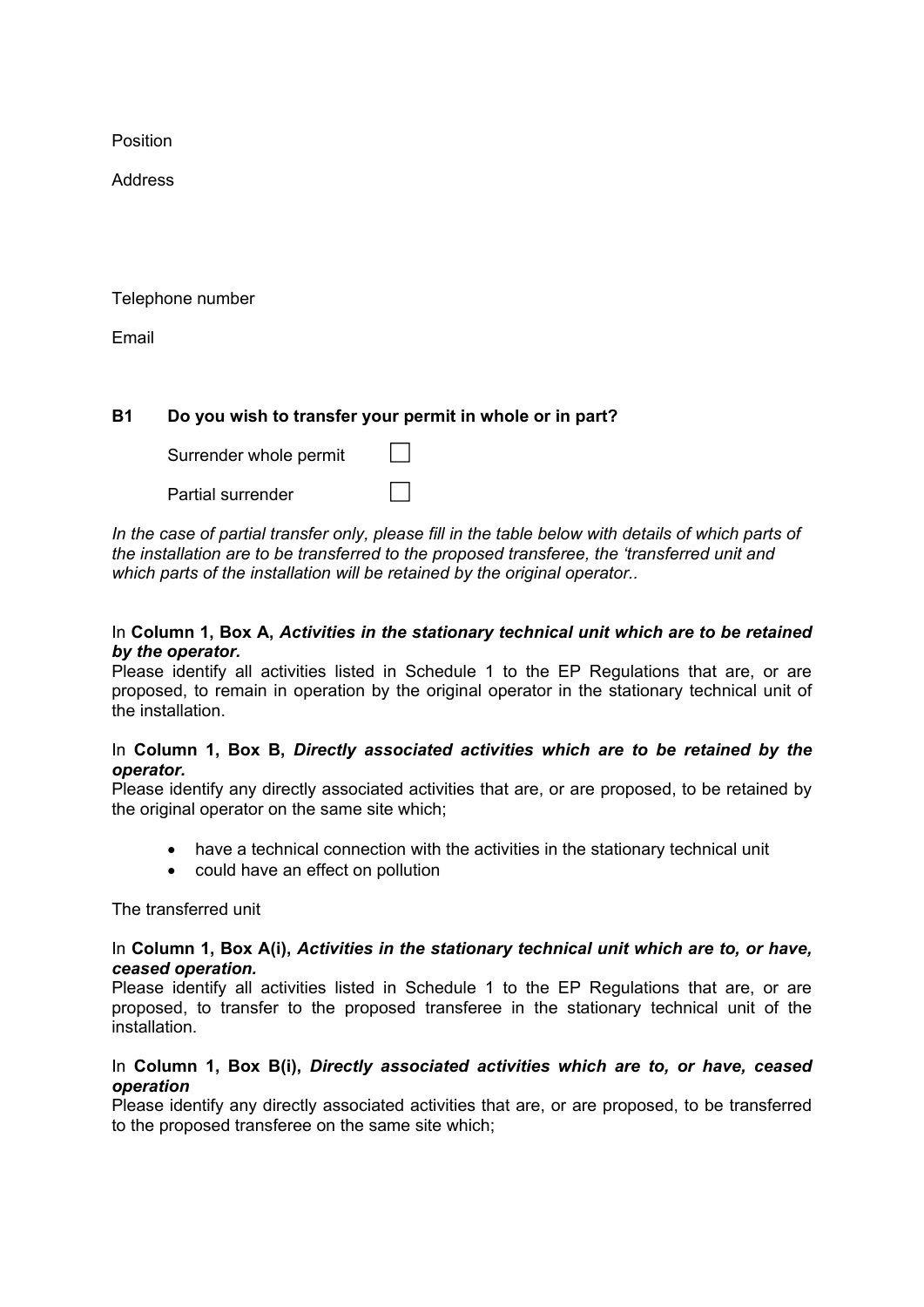- have a technical connection with the activities in the stationary technical unit
- could have an effect on pollution

In **Column 2, both Boxes A and B**, please quote the Chapter number, Section number, then paragraph and sub-paragraph number as shown in Part 2 of Schedule 1 to the EP Regulations [For example, *Manufacturing glass and glass fibre where the use of lead or any lead compound is involved*, would be listed as Chapter 3, Section 3.3, Part B(b)]*.*

In the case of mobile plant please list any serial number which apply to plant or equipment.

#### **B1.1 Installation table for partial transfer of permit**

| <b>COLUMN1</b>                                                                                                             | <b>COLUMN 2</b>                                       |
|----------------------------------------------------------------------------------------------------------------------------|-------------------------------------------------------|
| <b>Box A</b><br>Activities to remain and retained by the original operator<br>in the Stationary Technical Unit             | Section in Schedule 1 of the<br><b>EP Regulations</b> |
|                                                                                                                            |                                                       |
|                                                                                                                            |                                                       |
|                                                                                                                            |                                                       |
|                                                                                                                            |                                                       |
| <b>Box B</b><br>Directly associated activities to be retained by the original<br>operator in the Stationary Technical Unit | Section in Schedule 1 of the<br><b>EP Regulations</b> |
|                                                                                                                            |                                                       |
|                                                                                                                            |                                                       |
|                                                                                                                            |                                                       |
| Box A(i)<br>Activities proposed to be transferred to the proposed<br>transferee                                            | Section in Schedule 1 of the<br><b>EP Regulations</b> |
|                                                                                                                            |                                                       |
|                                                                                                                            |                                                       |
|                                                                                                                            |                                                       |
| Box B(i)<br>Directly associated activities to be transferred to the<br>proposed transferee                                 | Section in Schedule 1 of the<br><b>EP Regulations</b> |
|                                                                                                                            |                                                       |
|                                                                                                                            |                                                       |
|                                                                                                                            |                                                       |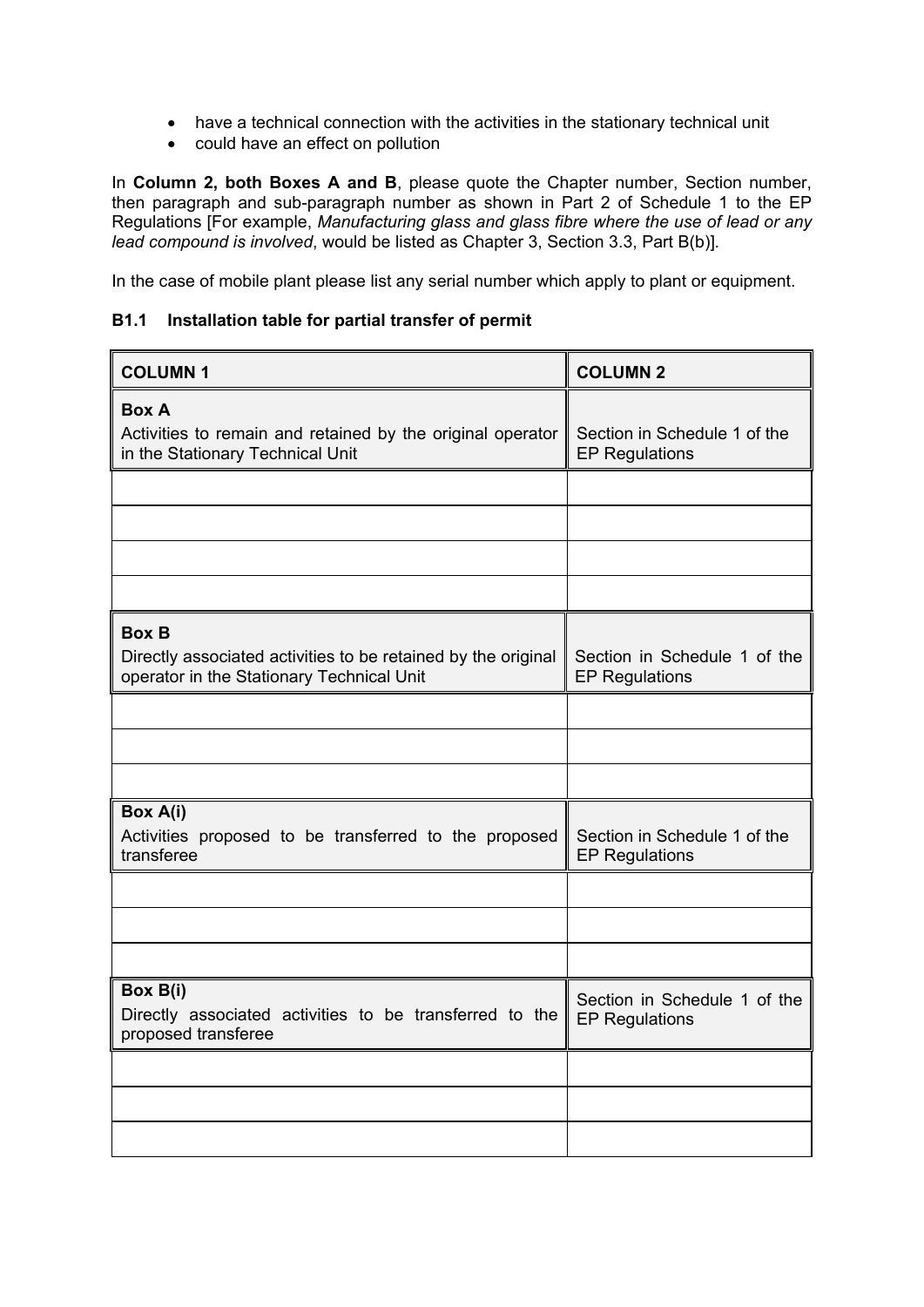#### **B.1.2 Site Maps**

You do not need to provide a site map in case of an application to transfer the whole of your permit.

In the case of partial transfer of your permit only please provide:-

\* A suitable plan or map showing the activities on the site which are to be retained by the original operator and the activities which are proposed to transfer to the proposed transferee (the transferred unit) within the extent of the installation.

Doc Reference

#### **B2 Additional information**

**B2.1** Please supply any additional information which you would like us to take account of in considering this applications for transfer/

#### **C1 Fees and Charges**

The enclosed charging scheme leaflet details how to calculate the fee for an application to transfer a permit. Your application cannot be processed unless the correct fee is enclosed

C1.1 Please state the amount enclosed as a fee for this application

(cheques should be made payable to Solihull MBC and sent to SMBC, Managed Growth, Monitoring and Compliance, Manor Square, Solihull)

C1.2 Please give any company purchase order number or other reference you wish to use in relation to this fee

#### **C3 Commercial confidentiality**

**C3.1** Is there any information in this application to surrender, or partially surrender your permit, that you wish to justify being kept from the public register on the grounds of commercial confidentiality ?

No Yes

Please provide full justification, considering the definition of commercial confidentiality within the EP Regulations.

Doc Reference

**C3.2** Is there any information in the application to transfer, or partially transfer, your permit, that you believe should be kept from the public register on the grounds of national security ?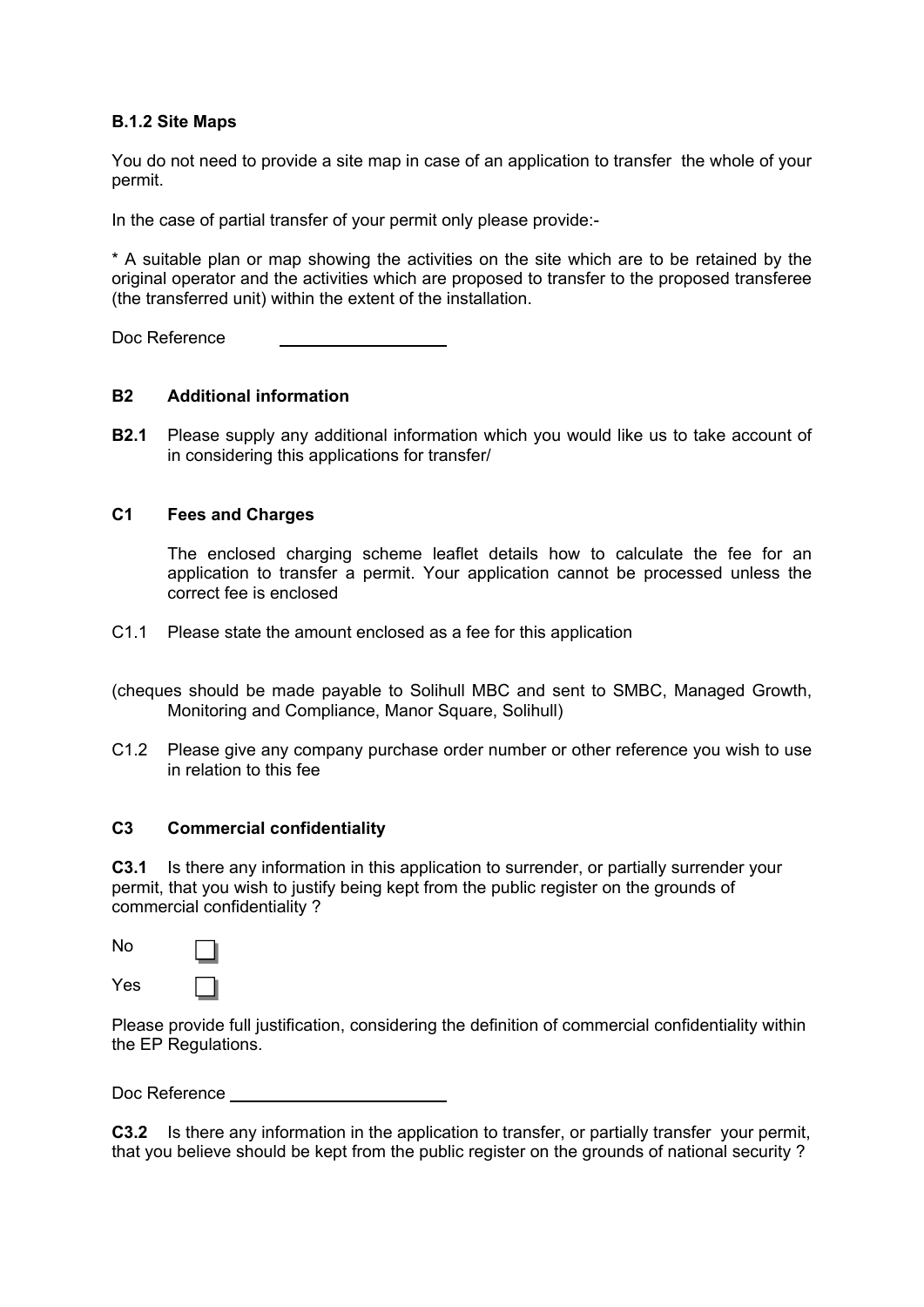No Yes

Do not write anything about this information on the form. Please provide full details on separate sheets.

## **C4 Data Protection**

The information you give will be used by the Local Authority to determine your application to transfer, or partially transfer your permit. It will be placed on the relevant public register. We may also use and or disclose any of the information you give us in order to:

- consult with the public, public bodies and other organisations,
- carry out statistical analysis, research and development on environmental issues,
- provide public register information to enquirers,
- make sure you keep to the conditions of your permit and deal with any matters relating to your permit
- investigate possible breaches of environmental law and take any resulting action,
- prevent breaches of environmental law,
- offer you documents or services relating to environmental matters,
- respond to requests for information under the Freedom of Information Act 2000 and the Environmental Information Regulations 2004 (if the Data Protection Act allows)
- assess customer service satisfaction and improve our service.

We may pass on the information to agents/ representatives who we ask to do any of these things on our behalf.

It is an offence under EP Regulation 38 for the purpose of obtaining the transfer, or partial transfer of a permit (for yourself or anyone else) to:

- make a false statement which you know to be false or misleading in a material particular,
- recklessly make a statement which is false or misleading in a material particular.

If you make a false statement

- we may prosecute you, and
- if you are convicted, you are liable to a fine or imprisonment (or both).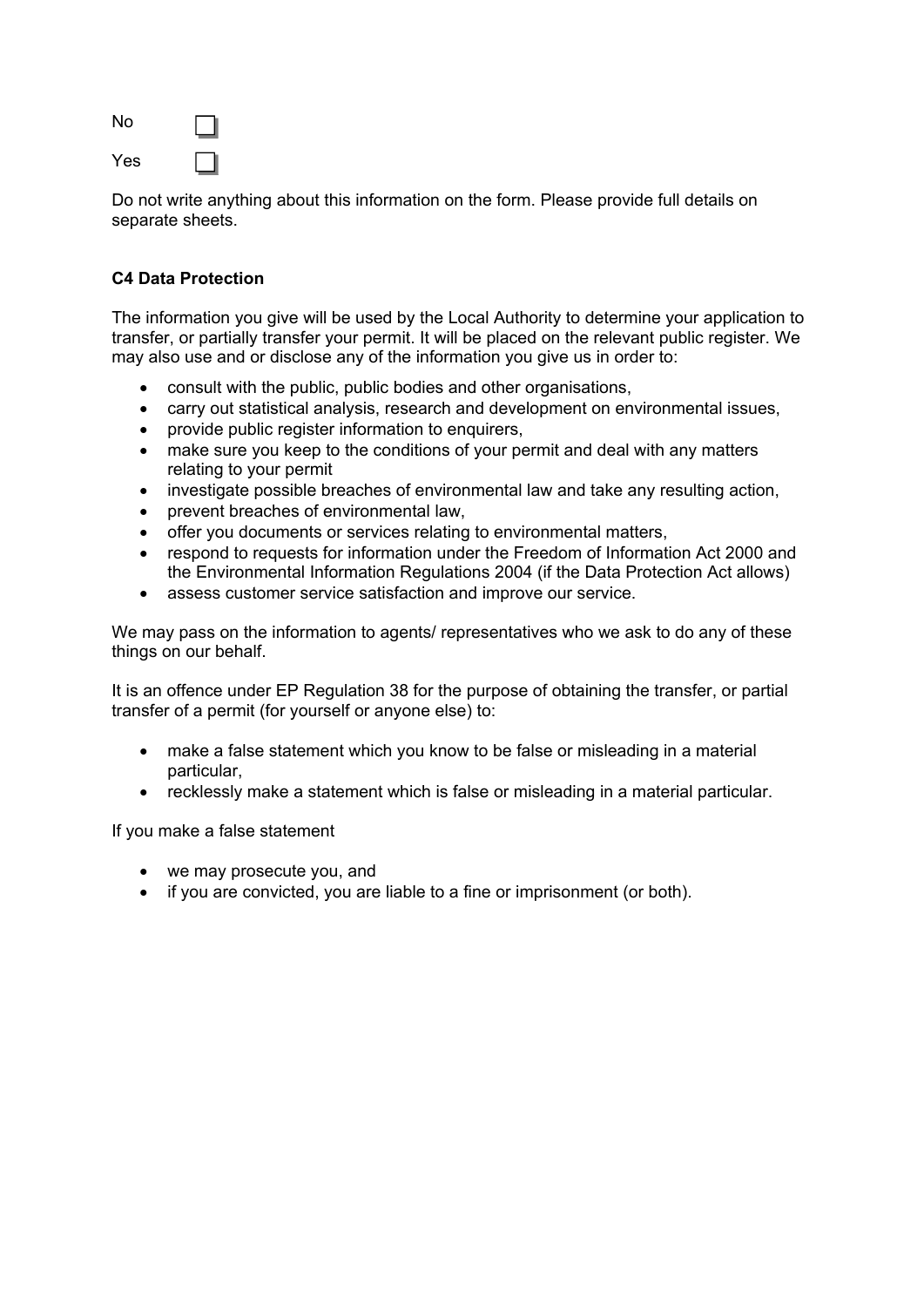#### **C5 Declaration by transferees \* : previous offences ( delete whichever is inapplicable)**

I/We certify

#### **EITHER**

No offences have been committed in the previous five years which are relevant to my/our competence to operate this installation in accordance with the EP Regulations

#### **OR**

The following offences have been committed in the previous five years which may be relevant to my/our competence to operating this installation in accordance with the regulations

#### **C6 Declaration**

#### **C6.1 Signature of current operator(s)\***

I/ We certify that the information in this transfer application is correct. I/ We apply for a transfer of an existing permit in respect of the particulars described in this transfer application (including supporting documentation) I / We have supplied.

Please note that each individual operator must sign the declaration themselves, even if an agent is acting on their behalf.

For the transfer application from:

\* Where more than one person is defined as the operator, all should sign. Where a company or other body corporate – an authorised person should sign and provide evidence of authority from the board of the company or body corporate.